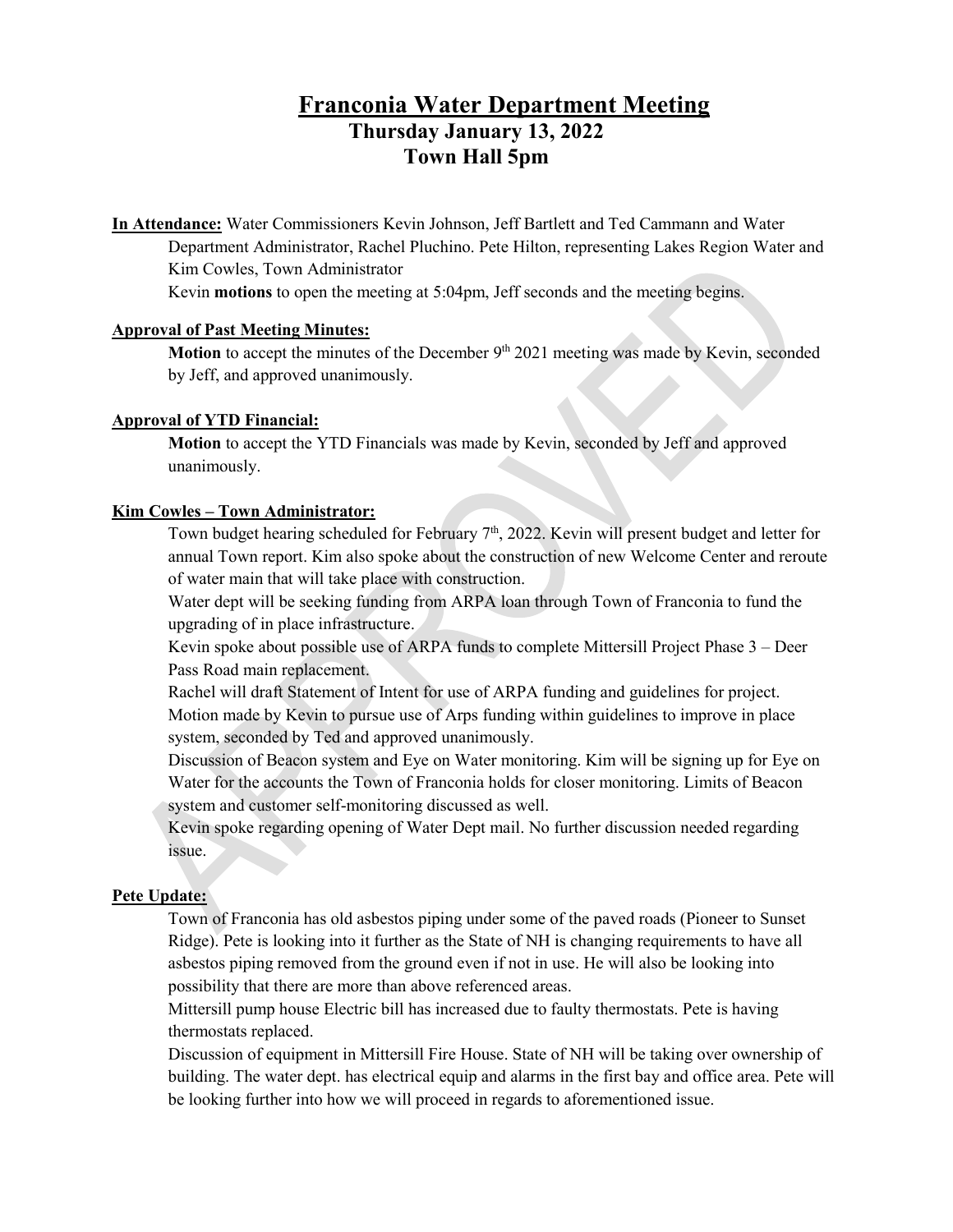Backflow testing, gate valves and hydrant blow-off protocols and procedures discussed. No changes made at this time.

LRW contract renewal and potential grants discussed for upcoming year aligned with mapping, infrastructure upgrades, water system services, service lines etc.

# **Rachel Update:**

- LRW contract Franconia Water Department will be drafting contract for LRW. Currently we are current through April 2022. Franconia Water Dept. will be renewing LRW contract for the year 2022.
- Terry Welch (Welch's Water) may be willing to come in as an advisor once Spring comes. He is currently working on project at Bretton Woods. Terry will be meeting with Rachel later in the year to go over potential contract for 2023. **Motion** made by Kevin, for Rachel to reach out to Terry about being on as a consultant, seconded by Ted and approved unanimously.

#### **2022 Budget Draft:**

**NHPDIP** usage listed on budget reflects amount of funds possibly needed to complete Mittersill Phase 3. This item will remain in budget as income used from NHPDIP as necessary for Mittersill Project. Any unused monies will remain in NHPDIP.

#### **Expenditure changes made:**

**Franconia Repairs** increased from 10,000.00 to 12,500.00.

**Mittersill maintenance** decreased from 10,000.00 to 7500.00.

**ARPA** money will be an income and expenditure to fund Capital Improvements for Franconia/Mittersill depending on final project approval. Income will be listed on budget as ARPA funds. Line item will be created once project is finalized.

**Meter/Endpoint Upgrade** line item 5301-01 change will be reflected once we receive quote from Stiles. Commissioners will approve once final estimate is provided by Stiles.

**Motion** made by Kevin to accept budget with changes as stated above. Seconded by Jeff and approved unanimously. Meeting recording reviewed to verify this **Motion** was made and approved. **Motion** was made, seconded and unanimously approved with changes as stated above.

#### **Administrator 6-month review:**

Overall review was very favorable. Working hours remain same at 20 hours per week. **Motion** to increase hourly rate made by Kevin, seconded by Ted and approved unanimously.

#### **Security of Pump Houses:**

Discussion of possible key pad or additional security measures for access to FWD sites. Discussion to be continued at later time.

#### **Decommissioning of Fire Hydrants**:

There are 5 hydrants in town that need to be removed and capped. There has been some concern regarding insurance coverage from local businesses if hydrants are decommissioned. Spring decommissioning possible.